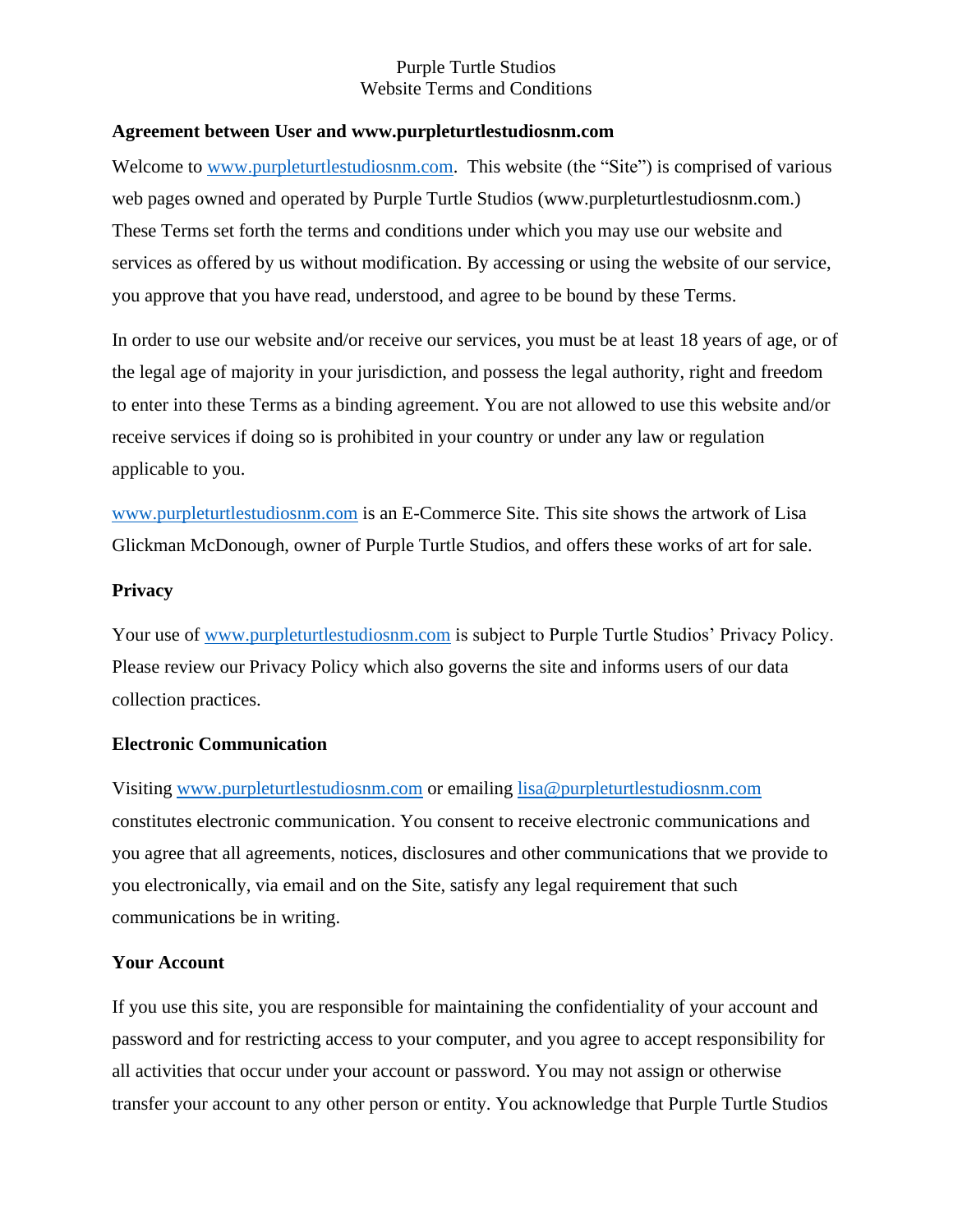is not responsible for third party access to your account that results from theft or misappropriation of your account. Purple Turtle Studios and its associates reserve the right to refuse service, terminate accounts, or remove or edit content in our sole discretion.

### **Purchases**

When buying an item, you agree that: (i) you are responsible for reading the full item listing before making a commitment to buy it: (ii) you enter into a legally binding contract to purchase an item when you commit to buy an item and you complete the check-out payment process.

The prices we charge for using our services / for our products that are listed on the website. We reserve the right to change our prices for products displayed at any time, and to correct pricing errors that may inadvertently occur. Additional information about pricing and sales tax is available on the payments page.

Your use of [www.purpleturtlestudiosnm.com](http://www.purpleturtlestudiosnm.com/) is subject to Purple Turtle Studios' Return Policy. Please review our Return Policy which also governs purchases on the site.

### **Children Under Thirteen**

Purple Turtle Studios does not knowingly collect, either online or offline, personal information from persons under the age of thirteen. If you are under eighteen (18), you may use [www.purpleturtlestudiosnm.com](http://www.purpleturtlestudiosnm.com/) only with the permission of a parent or guardian.

### **Links to Third Party Sites/ Third Party Services**

[www.purpleturtlestudiosnm.com](http://www.purpleturtlestudiosnm.com/) may contain links to third party sites ("Linked Sites"). The Linked Sites are not under the control of Purple Turtle Studios and Purple Turtle Studios is not responsible for the contents of any Linked Site, including without limitation any link contained in a Linked Site, or any changes or updates to a Linked Site. Purple Turtle Studios is providing these links to you only as a convenience, and the inclusion of any link does not imply endorsement by Purple Turtle Studios of the site or any association with its operators.

Certain services made available via [www.purpleturtlestudiosnm.com](http://www.purpleturtlestudiosnm.com/) are delivered by third party sites and organizations. By using any product, service or functionality originating from the [www.purpleturtlestudiosnm.com](http://www.purpleturtlestudiosnm.com/) domain, you hereby acknowledge and consent that Purple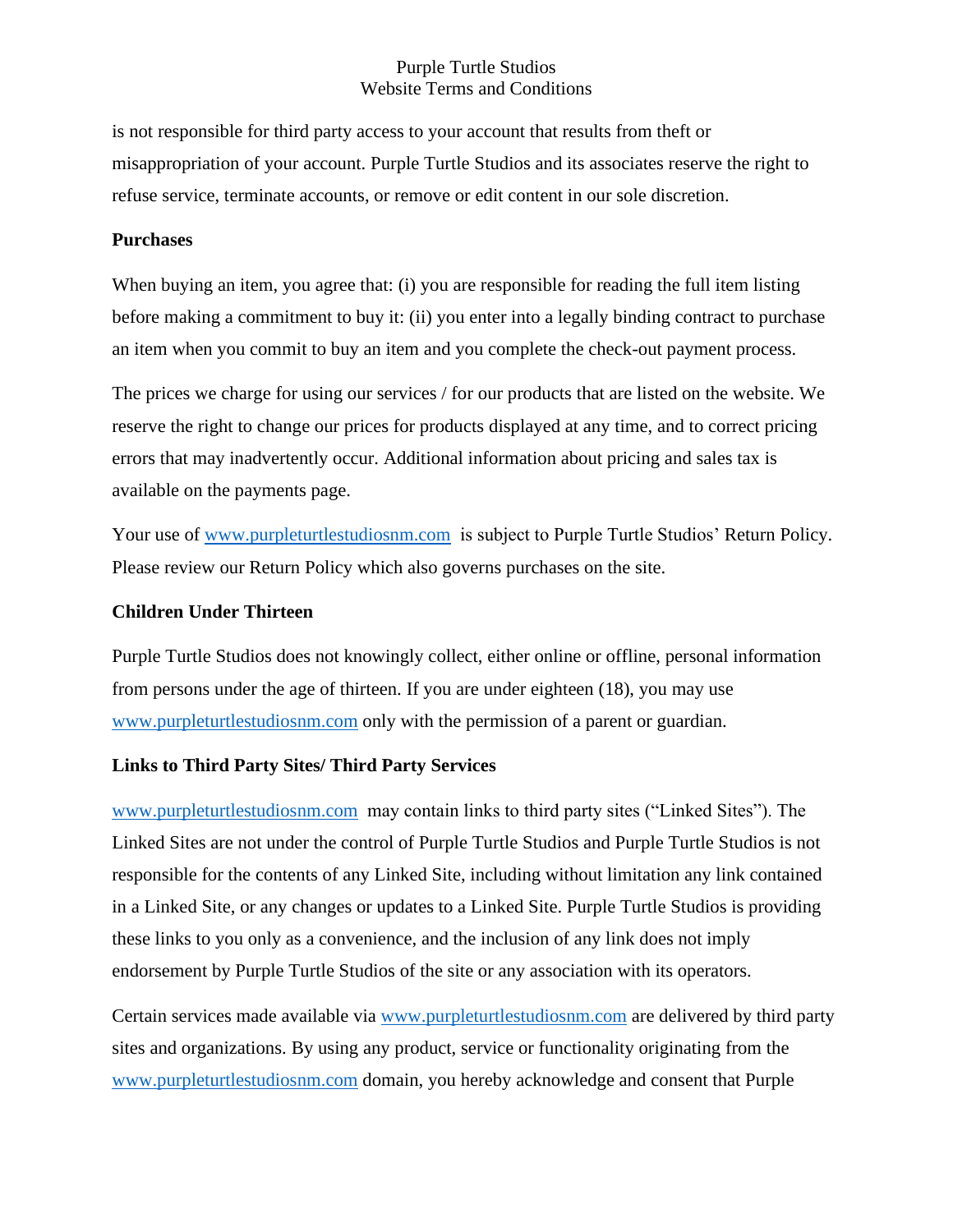Turtle Studios may share such information and data with any third party with whom Purple Turtle Studios has a contractual relationship to provide the requested product, service or functionality on behalf of [www.purpleturtlestudiosnm.com](http://www.purpleturtlestudiosnm.com/) users and customers.

### **No Unlawful or Prohibited Use/ Intellectual Property**

You are granted a non-exclusive, non-transferable, revocable license to access and use [www.purpleturtlestudiosnm.com](http://www.purpleturtlestudiosnm.com/) strictly in accordance with these terms of use. As a condition of your use of the Site, you warrant to Purple Turtle Studios that you will not use the Site for any purpose that is unlawful or prohibited by these Terms. You may not use the Site in any manner which could damage, disable, overburden, or impair the Site or interfere with any other party's use and enjoyment of the Site. You may not attempt to obtain any materials or information through any means not intentionally made available or provided for through the Site.

All content included as part of the Service and all materials therein or transferred thereby, including, without limitation, software, images, text, graphics, logos, patents, trademarks, service marks, copyrights, photographs, audio, videos, music and all Intellectual Property Rights related thereto, are the exclusive property of Purple Turtle Studios. Except as explicitly provided herein, nothing in these Terms shall be deemed to create a license in or under any such Intellectual Property Rights, and you agree not to sell, license, rent, modify, distribute, copy, reproduce, transmit, publicly display, publicly perform, publish, adapt, edit or create derivative works thereof. You will use protected content solely for your personal use, and will make no other use of the content without the express written permission of Purple Turtle Studios and the copyright owner. You agree that you do not acquire any ownership rights in any protected content. We do not grant you licenses, express or implied, to the intellectual property of Purple Turtle Studios. Or our licensors except as expressly authorized by these Terms.

# **Third Party Accounts**

You will be able to connect your Purple Turtle Studios account to third party accounts. By connecting your Purple Turtle Studios account to your third party account, you acknowledge and agree that you are consenting to the continuous release of information about you to others (in accordance with your privacy settings on those third party sites). If you do not want information shared about you in this manner, do not use this feature.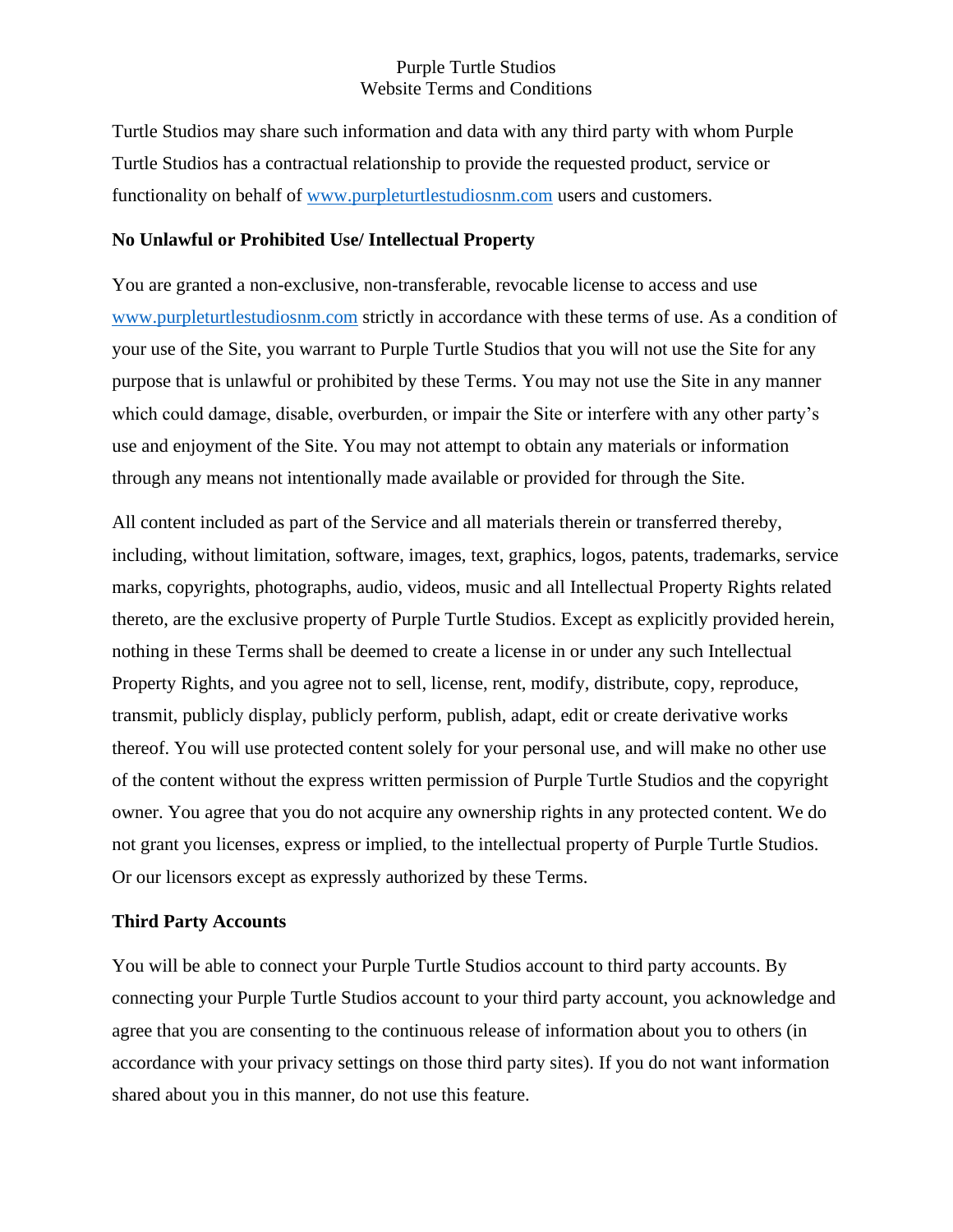### **International Users**

The Service is controlled and administered by Purple Turtle Studios from our offices within the USA. If you access the Service from a location outside the USA, you are responsible for compliance with all local laws. You agree that you will not use the Purple Turtle Studios content accessed through [www.purpleturtlestudiosnm.com](http://www.purpleturtlestudiosnm.com/) in any country or in any manner prohibited by any applicable laws, restrictions or regulations.

### **Indemnification**

You agree to indemnify, defend and hold harmless Purple Turtle Studios, its officers, directors, employees, agents and third parties, for any losses, costs, liabilities and expenses (including reasonable attorney's fees) relating to or arising out of your use of or inability to use the Site or services, any user postings made by you, your violation of any terms of this Agreement or your violation of any rights of a third party, or your violation of any applicable laws, rules or regulations.

# **Liability Disclaimer**

THE INFORMATION, SOFTWARE, PRODUCTS AND SERVICES INCLUDED IN OR AVAILABLE THROUGH THE SITE MAY INCLUDE INACCURACIES OR TYPOGRAPHICAL ERRORS. CHANGES ARE PERIODICALLY ADDED TO THE INFORMATION HEREIN. PURPLE TURTLE STUDIOS AND/OR ITS SUPPLIERS MAY MAKE IMPROVEMENTS AND/OR CHANGES IN THE SITE AT ANY TIME.

PURPLE TURTLE STUDIOS AND/ OR ITS SUPPLIERS MAKE NO REPRESENTATIONS ABOUT THE SUITABILITY, RELIABILITY, AVAILABILITY, TIMELINESS, AND ACCURACY OF THE INFORMATION, SOFTWARE, PRODUCTS, SERVICES AND RELATED GRAPHICS CONTAINED ON THE SITE FOR ANY PURPOSE. TO THE MAXIMUM EXTENT PERMITTED BY APPLICABLE LAW, ALL SUCH INFORMATION, SOFTWARE, PRODUCTS, SERVICES AND RELATED GRAPHICS ARE PROVIDED "AS IS" WITHOUT WARRANTY OR CONDITION OF ANY KIND. PURPLE TURTLE STUDIOS AND/OR ITS SUPPLIERS HEREBY DISCLAIM ALL WARRANTIES AND CONDITIONS WITH REGARD TO THIS INFORMATION, SOFTWARE, PRODUCTS, SERVICES AND RELATED GRAPHICS, INCLUDING ALL IMPLIED WARRANTIES OR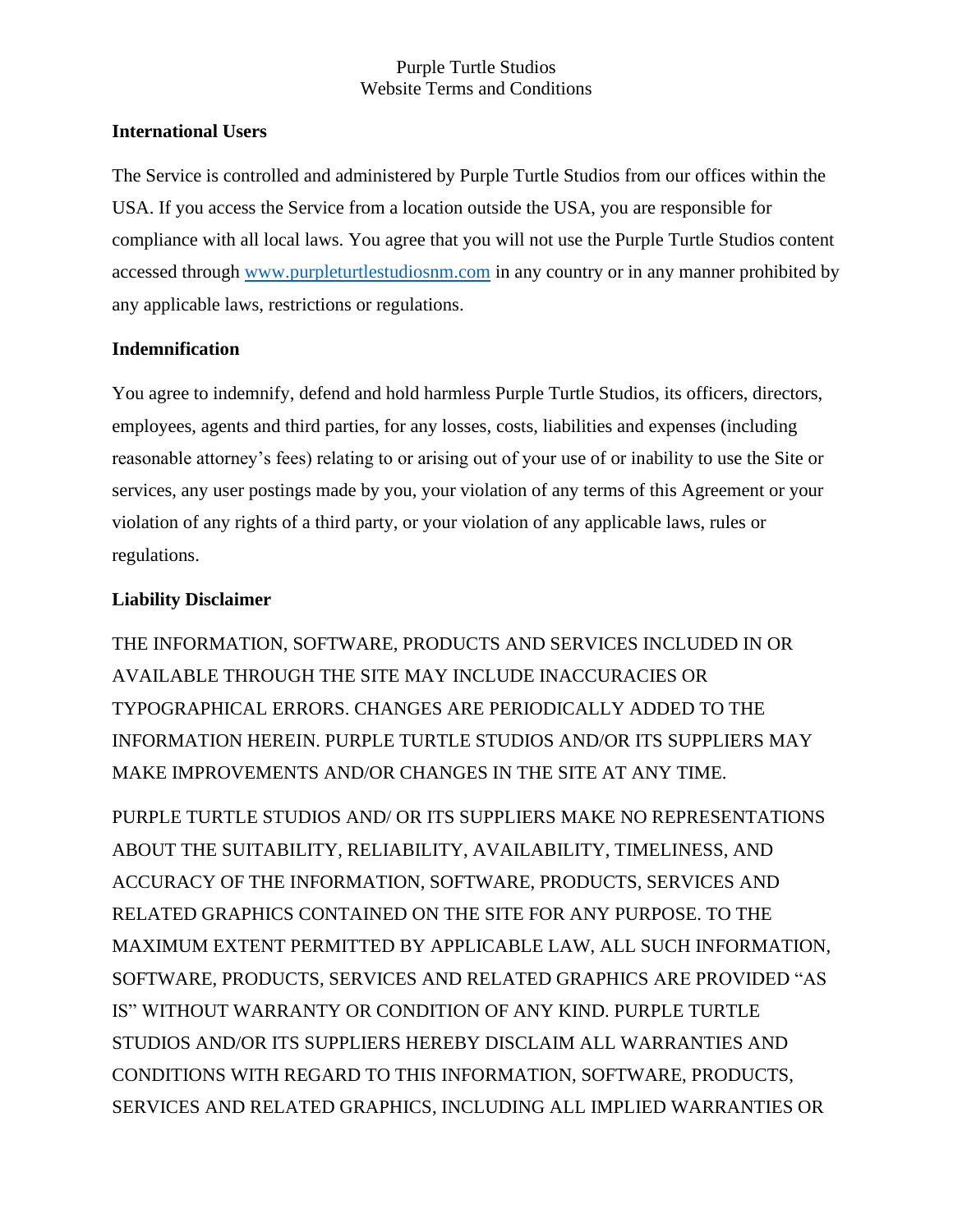CONDITIONS OF MERCHANTABILITY, FITNESS FOR A PARTICULAR PURPOSE, TITLE AND NON-INFRINGEMENT.

TO THE MAXIMUM EXTENT PERMITTED BY APPLICABLE LAW, IN NO EVENT SHALL PURPLE TURTLE STUDIOS AND/OR ITS SUPPLIERS BE LIABLE FOR ANY DIRECT, INDIRECT, PUNITIVE, INCIDENTAL, SPECIAL, CONSEQUENTIAL DAMAGES OR ANY DAMAGES WHATSOEVER INCLUDING, WITHOUT LIMITATION, DAMAGES FOR LOSS OF USE, DATA OR PROFITS, ARISING IN ANY WAY CONNECTED WITH THE USE OR PERFORMANCE OF THE SITE, WITH THE DELAY OR INABILITY TO USE THE SITE OR RELATED SERVICES, THE PROVISION OF OR FAILURE TO PROVIDE SERVICES, OR FOR ANY INFORMATION, SOFTWARE, PRODUCTS, SERVICES AND RELATED GRAPHICS OBTAINED THROUGH THE SITE, OR OTHERWISE ARISING FROM USE OF THE SITE, WHETHER BASED ON CONRTRACT, TORT, NEGLIGENCE, STRICT LIABILITY OR OTHERWISE. IF YOU ARE DISSATISFIED WITH ANY PORTION OF THE SITE, OR WITH ANY OF THESE TERMS OF USE, YOUR SOLE AND EXCLUSIVE REMEDY IS TO DISCONTINUE USING THE SITE.

# **Termination/Access Restriction**

Purple Turtle Studios reserves the right in its sole discretion, to terminate your access to the Site and the related services or any portion thereof at any time, without notice. To the maximum extent permitted by law, this agreement is governed by the laws of the state of New Mexico and you hereby consent to the exclusive jurisdiction and venue of courts in New Mexico in all disputes arising out of or relating to the use of the Site. Use of the Site is unauthorized in any jurisdiction that does not give effect to all provisions of these Terms.

# **Changes to Terms**

We reserve the right to modify these terms from time to time at our sole discretion. Therefore, you should review these pages periodically. When we change the Terms in a material manner, we will notify you that material changes have been made to the Terms. The most current version of the Terms will supersede all previous versions. Your continued use of the Website or our service after any such change constitutes your acceptance of the new Terms.